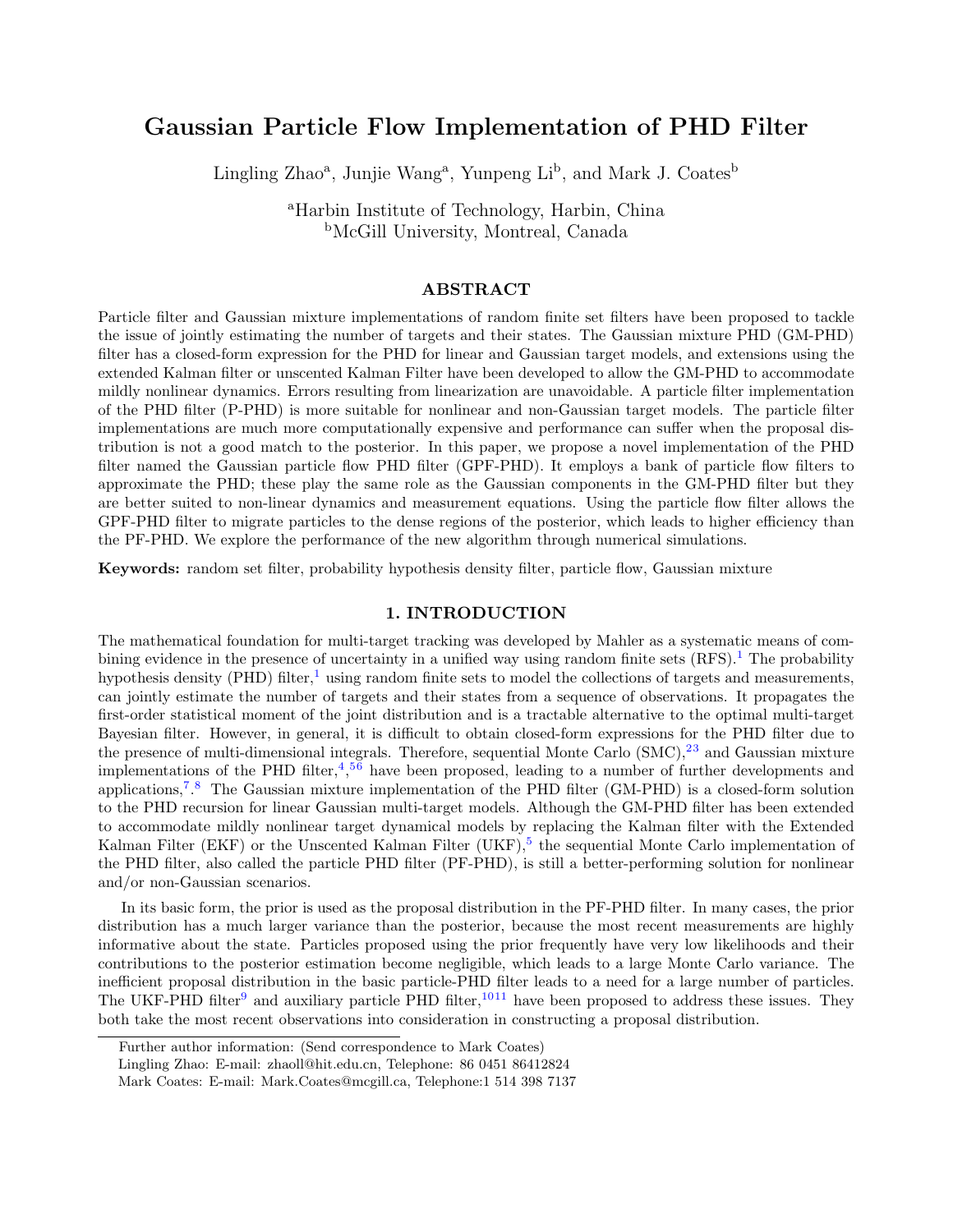Particle filters struggle to perform well in relatively high dimensional state spaces unless a very large number of particles is employed. To avoid the severe degeneracy induced by sampling in a high dimensional space, particle flow algorithms were recently proposed. These are based on the idea of constructing bridging distributions and involve identifying a particle flow via a partial differential equation. A series of papers have been proposed to provide different solutions to the problem based on different assumptions,  $^{12}$  $^{12}$  $^{12}$ ,  $^{13}$  $^{13}$  $^{13}$ ,  $^{14}$  $^{14}$  $^{14}$ . The particle flow approach can lead to improved filter performance especially for high-dimensional state spaces or highly informative measurements.

Inspired by these advantages, we propose a novel PHD filter implementation based on the particle flow filter. We refer to the filter as the Gaussian particle flow PHD filter (GPF-PHD). The algorithm employs a bank of particle flow filters to update the Gaussian components in a GM-PHD filter. Each particle flow filter independently migrates its particles according to the latest observations. Then the PHD is approximated by the weighted particle groups after the flow. The use of the particle flow filter allows the GPF-PHD filter to achieve a better match to the true posterior by migrating particles continuously from the prior distribution to the posterior distribution. The evolution of each particle flow filter replaces the evolution of the Gaussian components in the GM-PHD. The resulting algorithm is much less computationally demanding the PF-PHD but can adapt equally well to non-linearities.

The rest of paper is organized as follows. Section 2 reviews the particle flow filter formulation and the PHD filter. Section 3 gives a detailed description on the proposed GPF-PHD, presenting both linear and nonlinear versions. Simulation results are provided in Section 4. Section 5 concludes the paper.

#### 2. PROBLEM STATEMENT AND BACKGROUND

We address a multi-target PHD filter implementation task with the following models and assumptions. In the multi-target tracking problem, a time-varying and unknown number of targets evolve in the state space. Since their number and states vary in time, the states of  $T_k$  tracked targets at time k can be naturally represented as a random finite set  $\Gamma_k = \{x_{k,1},...,x_{k,T_k}\}\$ , where  $x_{k,i}$  is the state of the *i*th individual target, assumed to follow a Markov process on the state space with transition density  $f_{k|k-1}(x|x_{k-1})$ . Each target  $x_{k,i}$  can either be detected with detection probability  $p_{D,k}(x_{k,i})$  or goes undetected with probability  $1 - p_{D,k}(x_{k,i})$ . For the detected targets, each is observed by a measurement  $z_{k,i}$  in the observation space governed by likelihood density  $g_k(z_k|x_k)$ . A total of  $M_k$  measurements are observed at time k and these can similarly be represented by a random finite set  $Z_k = \{z_{k,1},...,z_{k,M_k}\}$ , noting that  $z_{k,i}$  can be an observation from a target or due to clutter. The goal of multi-target Bayes filtering is to estimate the multi-target marginal posterior density  $p_k(\cdot|Z_{1:k})$ .

Since the computation of the multi-target posterior density  $p_k(\cdot|Z_{1:k})$  is usually intractable, Mahler developed the PHD filter<sup>[1](#page-8-0)</sup> to propagate the first-order statistical moment of the multi-target posterior density  $p_k(X_k|Z_{1:k})$ . This is called the probability hypothesis density (PHD), and is denoted by  $D_{k|k}$ . The PHD filter evolves over time by a prediction step and an update step, and the prediction operator is defined by

$$
D_{k|k-1}(x|Z_{1:k}) = \gamma_k(x) + \int \varphi_{k|k-1}(x, x_{k-1}) D_{k-1|k-1} dx_{k-1}.
$$
 (1)

Here  $\gamma_k$  is the intensity function of a newborn targets and  $\varphi_{k|k-1}(x, x(k-1)) = P_{S,k}(x_{k-1})f_{k|k-1}(x|x_{k-1}) +$  $b_{k|k-1}(x|x_{k-1})$ , with  $b_{k|k-1}$  denoting the PHD of a spawned target, probability of target survival  $P_{S,k}$  is state independent.  $D_{k|k}(x|Z_{1:k})$  is abbreviated in the remainder of the paper by  $D_{k|k}(x) = D_{k|k}(x|Z_{1:k})$  and is updated by the following equation:

$$
D_{k|k}(x) = \nu(x) + \left[ \sum_{z \in Z_k} \frac{\psi_{k,z}(x)}{\kappa_k(z) + \langle D_{k|k-1}, \psi_{k,z} \rangle} \right] D_{k|k-1}(x).
$$
 (2)

Here  $\nu(x) = 1 - P_{D,k}(x)$  is the probability of a missed detection, and  $\psi_{k,z} = P_{D,k}(x)h_k(z|x)$ . The PHD of the clutter RFS is denoted by  $\kappa_k(z)$  and in this model we have  $\kappa_k(z) = \lambda_k C_k(z)$ , which means that the clutter points in the surveillance region follow a probability distribution  $C_k(z)$  and the average number of clutter per scan is  $\lambda_k$ . Finally,  $\langle D_{k|k-1}, \psi_{k,z}\rangle$  is used to denote  $\int D_{k|k}(x_k|Z(1:k))\phi(x_k)d(x_k)$  For the PHD filter, we impose the three assumptions A.1-A.3, as proposed in the Gaussian-mixture PHD filter paper by Vo et al.<sup>[5](#page-9-2)</sup>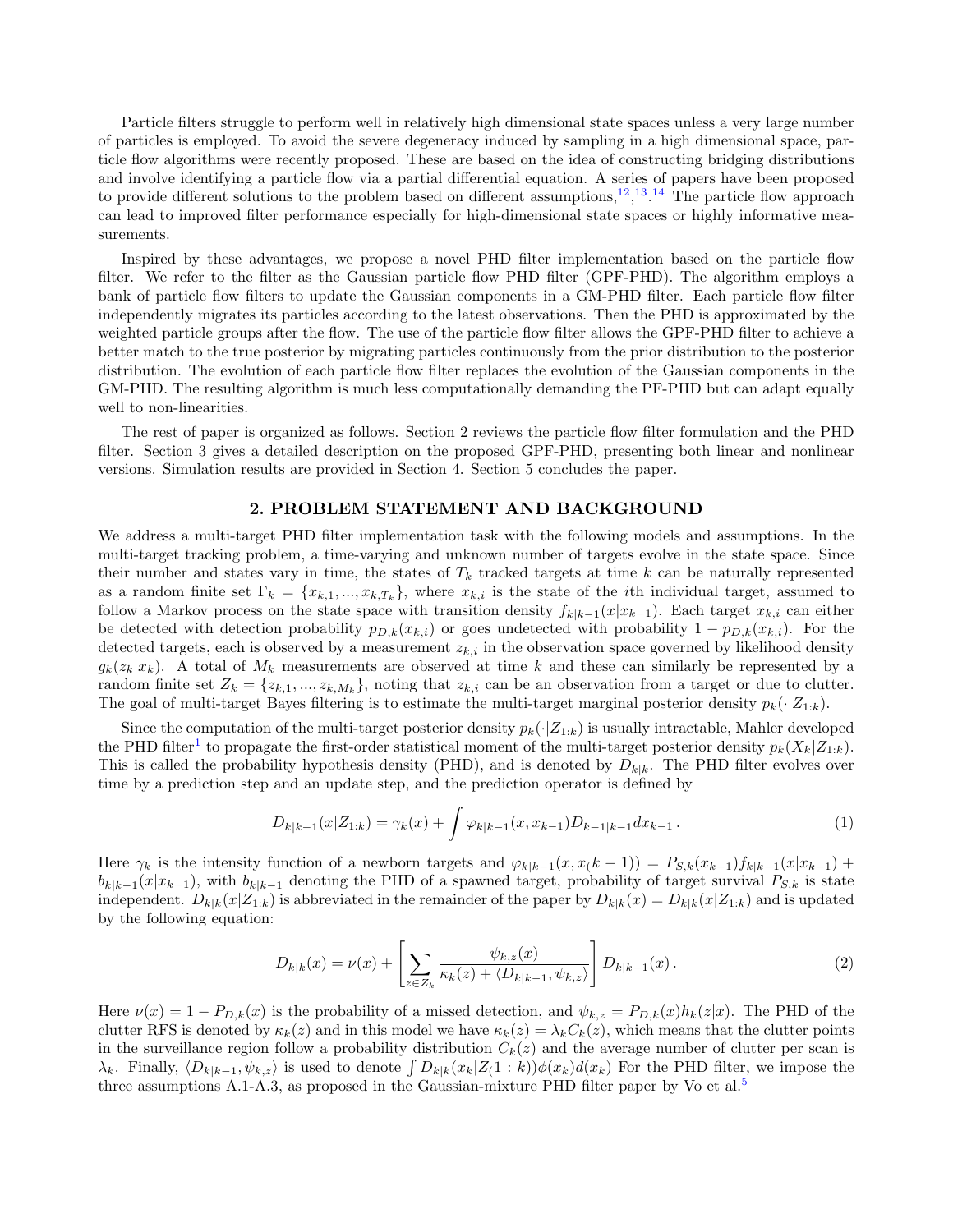Our task is to design a new implementation of the PHD filter using the particle flow technique to improve its filtering performance in some challenging situations such as a high state dimension, highly informative measurements or strongly nonlinear dynamical models.

#### 3. THE GAUSSIAN PATICLE FLOW IMPLEMENTATION

This section describes a particle flow filter implementation of the PHD filter under Gaussian assumption. The idea is to propagate the intensity function represented by a group of particle sets, where each particle set is controlled by an individual particle flow filter approximating a Gaussian component in the GM-PHD framework.

In formulating the Gaussian particle flow PHD filter, we impose the additional assumptions: A.4: Each target follows a Gaussian dynamical model and the measurement model is also Gaussian, i.e.

$$
f_{k|k-1}(x|x(k-1)) = p(x; f_k(x_{k-1}, 0), Q_{k-1}),
$$
\n(3)

$$
g_k(z|x) = p(z; h_k(x, 0), R_k).
$$
\n(4)

Here  $p(.; m, P)$  denotes a Gaussian density with mean m and covariance P.  $f_k$  and  $h_k$  can be linear or nonlinear functions. To accommodate nonlinear models, we adapt the proposed particle flow PHD filter by local linearization of the mapping  $h_k$  in the particle flow motion. This idea is also inspired by the extension of Gaussian mixture PHD filter to nonlinear Gaussian models. However, in the particle flow PHD filter, the covariance of the state vector is approximated by the sample covariance of the particles belonging to each Gaussian component, so there is no need for linearization of the dynamics.

A.[5](#page-9-2): The birth and spawn RFSes are formed as Gaussian mixtures:<sup>5</sup>

$$
\gamma_k(x) = \sum_{i=1}^{J_{\gamma,k}} w_{\gamma,k}^i p(x; m_{\gamma,k}^i, P_{\gamma,k}^i); \qquad \beta_k(x|x_{k-1}) = \sum_{i=1}^{J_{\beta,k}} w_{\beta,k}^i p(x; F_{\beta,k-1}^i x_{k-1} + d_{\beta,k-1}^i, Q_{\beta,k}^i)
$$
(5)

The parameters  $J_{\gamma,k}$ ,  $J_{\beta,k}$  specify the number of components in each mixture; the Gaussian mixture parameters (weights, means, covariances) are  $w_{\gamma,k}^i, m_{\gamma,k}^i, P_{\gamma,k}^i, w_{\beta,k}^i, Q_{\beta,k}^i$ , and  $F_{\beta,k-1}^i$  and  $d_{\beta,k-1}^i$  specify the linear spawning dynamics. Further detail on these parameters is provided by Vo et al.<sup>[5](#page-9-2)</sup> For the Gaussian multiple-target model, the posterior intensity at time  $k - 1$  is represented by a Gaussian mixture of the form

$$
D_{k-1}(x) = \sum_{i=1}^{J_{k-1}} w_{k-1}^i N(x; m_{k-1}^i, P_{k-1}^i)
$$
\n(6)

We denote each Gaussian component  $N(x; m_{k-1}^i, P_{k-1}^i)$  as  $D_{k-1}^i(x)$ , which allows us to rewrite  $D_{k-1}(x)$  as

$$
D_{k-1}(x) = \sum_{i=1}^{J_{k-1}} w_{k-1}^i D_{k-1}^i(x)
$$
\n(7)

# 3.1 The prediction operator

We draw  $L_{k-1}$  samples  $\{x\}_{k-1}^{i,j}$  from  $N(x; m_{k-1}^i, P_{k-1}^i)$ , that is, the Gaussian mixture component  $D_{k-1}^i(x)$  of  $D_{k-1}(x)$ , in order to form a particle approximation:

$$
D_{k-1}^{i}(x) \leftarrow \frac{1}{L_{k-1}} \sum_{j=1}^{L_{k-1}} \delta_{x_{k-1}^{i,j}(x_{k-1})}.
$$
\n(8)

The predicted intensity  $D_{k|k-1}(x)$  is also a Gaussian mixture and is given by:

$$
D_{k|k-1}(x) = D_{S,k|k-1}(x) + \gamma_k(x) + D_{\beta,k|k-1}(x)
$$
\n(9)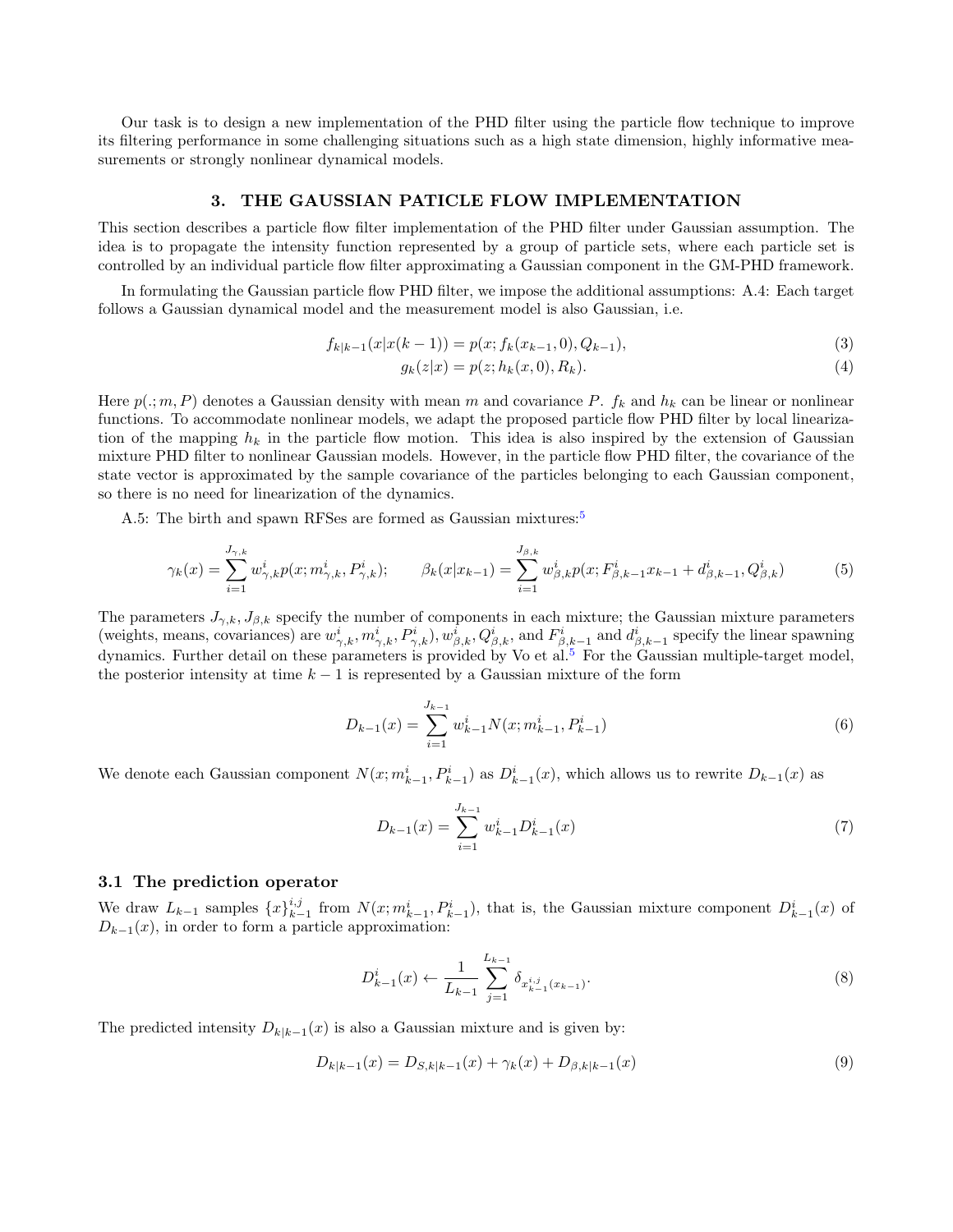Its particle approximation can be then derived by handling each of its terms separately. For the predicted survived PHD term  $D_{S,k|k-1}(x)$ , we have

$$
D_{S,k|k-1}(x) = P_{S,k} \int p(x; f_{k|k-1}(\xi, 0), Q_{k-1}) \sum_{i=1}^{J_{k-1}} w_{k-1}^i p(\xi; m_{k-1}^i, P_{k-1}^i) d\xi
$$
  
= 
$$
P_{S,k} \sum_{i=1}^{J_{k-1}} w_{k-1}^i \int p(x; f_{k|k-1}(\xi, 0), Q_{k-1}) p(\xi; m_{k-1}^i, P_{k-1}^i) d\xi
$$
 (10)

#### 3.2 The particle flow operator for each intensity component

To allow for a cleaner description of the filter, we use the common terminology  $D_{k|k-1}^i(x)$  for any mixture component of the predicted intensity, whether it correspond to a surviving component,  $D_{S,k|k-1}^i(x)$ , a newborn component,  $D^i_{\gamma,k}(x)$ , or a spawned component,  $D^{i,j}_{\beta,j}$  $\psi_{\beta,k|k-1}^{i,j}(x)$ . We also denote the predicted weight by  $w_{k|k-1}^{i,j}$ , which can correspond to survival,  $w_{k|k-1}^i = P_{S,k} w_{k-1}^i$ , birth,  $w_{k|k-1}^i = w_{\gamma,k}^i$  or spawning,  $w_{k|k-1}^i = w_{\gamma,k}^i \delta(w_{k-1}^i, w_{k-1}^i, w_{k-1}^i, w_{k-1}^i, w_{k-1}^i, w_{k-1}^i, w_{k-1}^i, w_{k-1}^i, w_{k-1}^i, w_{k-1}^i, w_{k-1$ We can then express the predictive posterior hypothesis density as:

$$
D_{k|k-1}(x) = \sum_{i=1}^{J_{k|k-1}} w_{k|k-1}^i D_{k|k-1}^i(x)
$$
\n(11)

Each intensity component  $D_{k|k-1}^i(x)$  is predicted from  $D_{k-1|k-1}^i(x)$  and approximated by  $\frac{1}{L_{k-1}}\sum_{j=1}^{L_{k-1}} \delta_{x_{k|k-1}^{i,j}}(x_{k|k-1})$ . Since it is predicted independently from other particle sets and is updated by each observation separately, its predict and update process can be considered as a single-target single-observation tracking problem. For intensity components representing the survived target cases, the transition density follows  $x_k = f_k(x_{k-1}, v_{S,k})$ , for the spawn target cases  $x_k = b_k(x_{k-1}, v_{\beta,k})$  and for the new-born target cases  $x_k = \gamma_k(m_{\gamma,k}^i, v_{\gamma,k})$ . Irrespective of the origin of a predicted intensity component, it should be updated by each observation based on the same observation model  $z_k = h_k(x_k) + w_k$ , according to the PHD filter update equations, thus forming  $M_k$  updated components.

After the samples  $\left\{x_{k|i}^{i,j}\right\}$  $\left\{\begin{matrix} i,j\\k|k-1 \end{matrix}\right\}_{i=1}^{L_{k-1}}$ approximating the intensity component  $D_{k|k-1}^i(x)$  have been propagated by a transition density, they approximate its corresponding prior distribution at time k (we denote these as  $\{\tilde{u}_j\}_{j=1}^{L_{k-1}}$ ). To migrate particles from the prior to the posterior related to each observation  $z_{k,i}$ ,  $i = 1, \ldots, M_k$  effectively and efficiently, we apply particle flow equations to obtain a particle set  $\{\tilde{u}_j\}_{j=1}^{L_{k-1}}$  distributed approximately according to the posterior distribution.

According to the Bayes' rule, the posterior distribution  $p(x) = \frac{f(x)l(x)}{K}$ , where  $f(x)$  is the prior distribution for the M-dimensional state x,  $l(x)$  is the likelihood function, and K is a normalizing constant. A homotopy function  $\varphi(x,\lambda)$  can be defined as

$$
\varphi(x,\lambda) = \log(\tilde{p}(x)) = \log(f(x)) + \lambda \log(l(x))\tag{12}
$$

Here the normalizing constant K is ignored. Then a map  $\emptyset : X \times [0,1] \to X'$  is built, such that  $\varphi(x,0) =$  $log(f(x))$  and  $\varphi(x,1) = log(p(x,\lambda))$ . Then through this continuous deformation, the log prior distribution and unnormalized log posterior distribution can be linked now.

Under different assumptions a series of variants of Daum-Huang filters<sup>[14](#page-10-1)</sup> are developed, for example, incompressible flow Daum and Huang (DH) filter assumes that particles move with the condition that  $\varphi(x, \lambda)$  stays constant with respect to  $\lambda$ . With the chain rule, the incompressible flow of particles can be defined by equation [13.](#page-3-0)

<span id="page-3-0"></span>
$$
\frac{d\varphi(x,\lambda)}{d\lambda} = \frac{\partial\varphi(x,\lambda)}{\partial x}\frac{dx}{d\lambda} + \frac{\partial\varphi(x,\lambda)}{\partial x} = \frac{\partial\varphi(x,\lambda)}{\partial x}\frac{dx}{d\lambda} + \log(l(x)) = 0
$$
\n(13)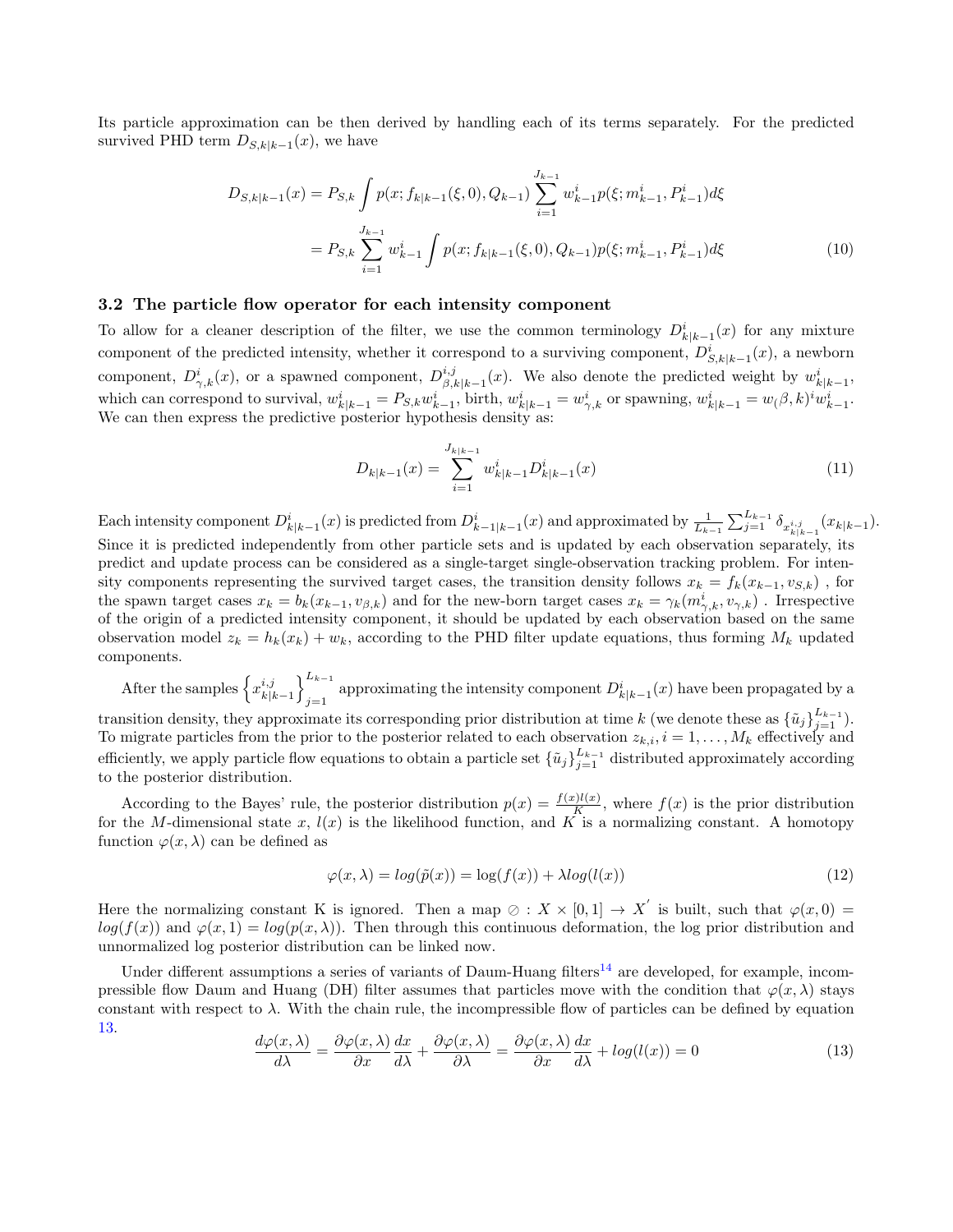There are many methods to solve this partial differential equation  $(PDE)^{14}$  $(PDE)^{14}$  $(PDE)^{14}$  proposes using the generalized inverse to obtain the unique minimum solution of the induced flow, which shows that the flow is in the direction of the gradient of the log homotopy, with speed proportional to  $log(l(x))$ .

A generalized version of DH filters has been derived by Daum and Huang for the linear Gaussian scenario, that is so-called exact particle flow DH filter. Since functions  $f(x, \lambda) = dx/d\lambda$  and  $\Psi(x, \lambda) = f(x)l(x)^{\lambda}$ , according to the Fokker-Planck equation and the chain rule, we can get

$$
-Tr(\frac{\partial f}{\partial x}) = \frac{\partial \varphi(x,\lambda)}{\partial x}f + \log(l(x))\tag{14}
$$

Its closed-form solution of Gaussian case is

$$
\frac{dx}{d\lambda} = A(\lambda)x + b(\lambda) \tag{15}
$$

where  $A(\lambda) = -\frac{1}{2}PH^{T}(\lambda HPH^{T} + R)^{-1}H$ ,  $b(\lambda) = (I + 2\lambda A)PH^{T}R^{-1}z_{k} + A\bar{x}$ 

Here  $\bar{x}$  is the mean of the prior distribution. P is the covariance matrix of the prediction error for the prior distribution, which can be estimated by the sample covariance matrix, or through an extended or unscented Kalman filter (EKF/UKF). Particularly, for nonlinear models, H can be approximated by the linearization of the measurement model, i.e.  $H = \frac{\partial h_k(\mu,0)}{\partial \mu}$ . R is the covariance matrix of the measurement error. Pseudo-codes of two typical exact flow algorithms under the Gaussian assumption, the EDH[15](#page-10-2) and the LEDH, are both presented in.<sup>[16](#page-10-3)</sup> Consequently, to obtain the particle approximation for each intensity component  $\Delta D_{k|k}^i(x)$ , we can directly migrate particles  $\tilde{u}_{j}^{L_{k-1}}$  to  $u_{j}^{L_{k-1}}$  in small steps using Euler's method:

$$
\mu_j(\lambda_l) = \mu_j(\lambda_{l-1}) + \Delta_l(A(\lambda_{l-1})\mu_j(\lambda_{l-1}) + b(\lambda_{l-1}))
$$
\n(16)

Where the step size at the l-th iteration  $\Delta_l = \lambda_l - \lambda_{l-1}$ , the iteration starts with $\lambda_0 = 0$ (corresponding to particle set  $\left\{x_i^j\right\}$  $\binom{k}{k}$ <sub>k</sub> $\binom{k-1}{i-1}$  $\binom{L_{k-1}}{j=1}$  and ends when  $\lambda_N = 1$ , then the particles after migration are just  $\left\{ x_{k|l}^{i,j} \right\}$  $\binom{i,j}{k,k}$ <sub>i-1</sub>  $_{j=1}$ . Then,

$$
m_{k|k}^i = \frac{\sum_{j=1}^{L_{k-1}} x_{k|k}^{i,j}}{L_{k-1}}, P_{k|k}^i = \sum_{j=1}^{L_{k-1}} (x_{k|k}^{i,j} - m_{k|k}^i)(x_{k|k}^{i,j} - m_{k|k}^i)^T
$$
\n(17)

It has been proved that  $m_{k|k}^i$  and  $P_{k|k}^i$  converge to the MMSE of the mean and covariance of the Gaussian posterior. Then a set of particles  $x_{k|j}^{i,j}$  $k|k$  $L_{k-1}$  $\frac{L_{k-1}}{j=1}$  (rewritten as  $\{\mu_j\}_{j=1}^{L_{k-1}}$  will be generated.

#### 3.3 The update operator

The posterior intensity at time  $k$  can be given by

$$
D_k(x) = (1 - P_{D,k})D_{k|k-1}(x) + \sum_{z \in Z_k} D(D,k)(x|z)
$$
\n(18)

Based on all the resultant updated intensity components  $\Delta D_{k|k}^i(x) = \frac{1}{L_{k-1}} \sum_{j=1}^{L_{k-1}} \delta_{x_{k|k}^{i,j}}(x_{k|k})$ , the posterior intensity can be rewritten as

$$
D_{D,k}(x|z) = \sum_{i=1}^{J_{k|k-1}} w_{k|k}^i(z) \Delta D_{k|k}^i(x)
$$
\n(19)

where

$$
w_{k|k}^{i}(z) = \frac{(P_{D,k}w_{k|k-1}^{i}g_k(zm_{k|k-1}^{i}))}{(\kappa_k(z) + P_{D,k}\sum_{l=1}^{J_{k|k-1}}w_{k|k-1}^{l}g_k(zm_{k|k-1}^{l}))}
$$
(20)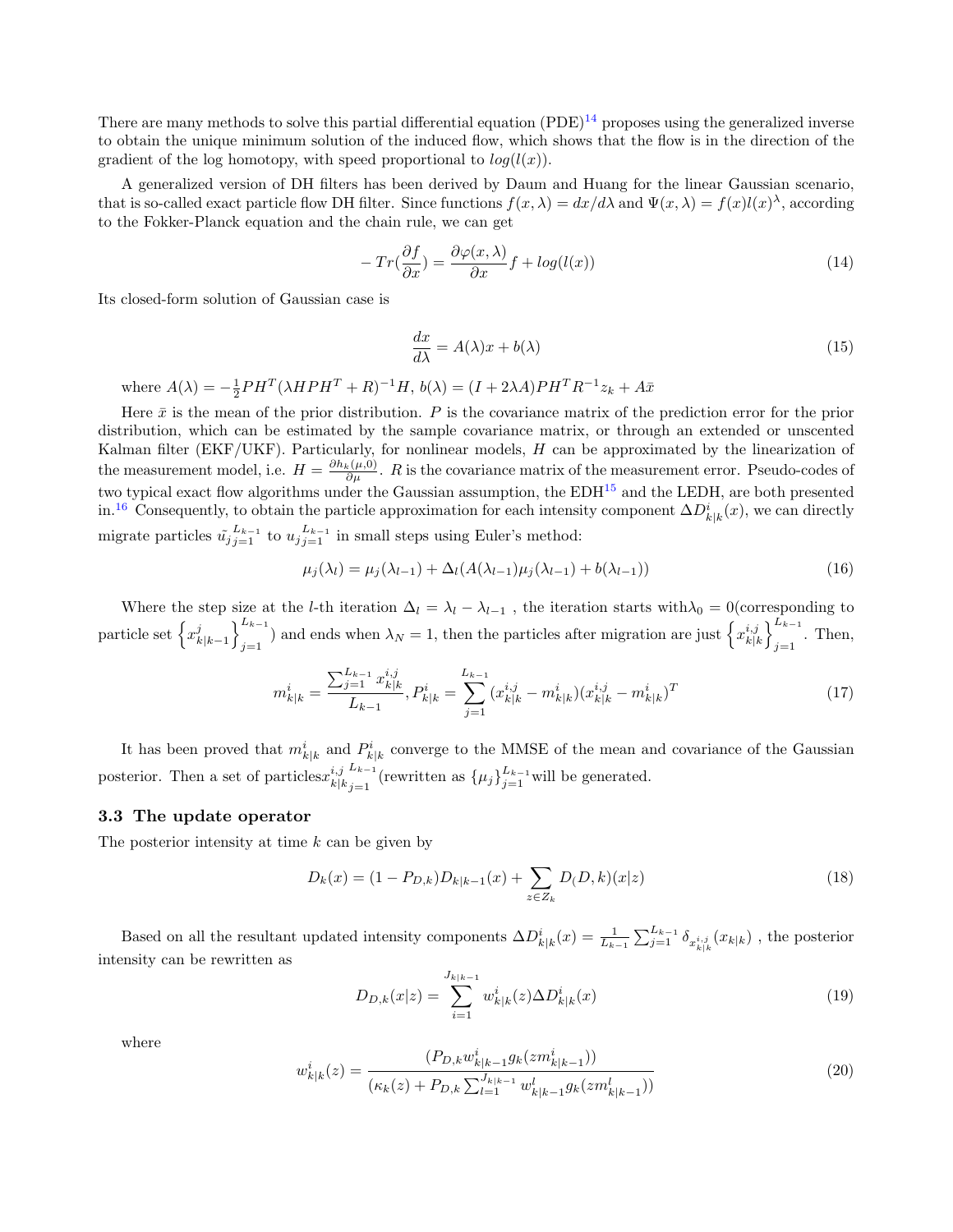Daniel Clark and Ba-Ngu Vo showed each step in time of the PHD filter will maintain a suitable approximation error that converges to zero as the number of Gaussians in the mixture tends to infinity<sup>[6](#page-9-3)</sup>, while each approximated intensity component  $\Delta D_{k|k}^i(x)$  by particles via flow has been proved to converge to the corresponding Gaussian distribution, therefore, it can be known the convergence of the proposed Gaussian particle flow PHD filter.

#### 3.4 Implementation issues

Similar to the Gaussian mixture PHD filter, the particle flow PHD filter also suffers from the computational consumption problems resulted from increasing  $J_k$  as time evolves and particle flow computational cost. For the increasing number of approximated  $\Delta D_k$ , a similar pruning procedure can be exploited by discarding the  $\Delta D_{k|k}$ with light associated probabilities or merging those close enough to each other into one  $\Delta D_{k|k}$ . For the particle flow computations, we can save some computations by only performing particle flow migrating on those  $\Delta D_{k|k}$ with higher associated weights. Since the influence of a  $\Delta D_{k|k}$  with low associated weight on the whole PHD approximation is negligible, its flow computation is unnecessary as well. The framework of Gaussian particle flow PHD filter is presented in algorithm 1.

For the particle flow motion step of algorithm 2, localized exact Daum-Huang filter can be also applied to get more reasonable linearized Hessen matrix for each particle instead of the unique Hessen matrix at the mean.

### 4. SIMULATION AND RESULTS

#### 4.1 Simulation setup

In order to further verify the performance of the proposed GPF-PHD filter in the nonlinear problems, we exploit the MTT simulations using the bearing and range tracking model. Consider over the  $[-1000, 1000] \times$ [−1000, 1000]region, targets move according to the linear Gaussian dynamics as equation(14). Where the target state  $x_k = [x_{1,k}, x_{2,k}, x_{3,k}, x_{4,k}]^T$ consists of the position  $[x_{1,k}, x_{3,k}]^T$  and the velocity  $[x_{2,k}, x_{4,k}]^T$  at time step k, and the sampling period  $T = 1$ s. The  $v_{1,k}$  and  $v_{2,k}$  denote the process noise which are mutually independently zero-mean Gaussian white noise with the standard deviation  $\sigma_{v_1} = 1$  and  $\sigma_{v_2} = 0.1$  respectively. No spawning is considered in our simulations. The process of the new targets birth are Poisson point process with intensity function  $\gamma_k = 0.2p(\cdot;\bar{x},Q)$ , where  $\bar{x} = [0,3,0,-3]^T$ , and  $Q = diag([10,1,10,1]^T)$ . The sensor, located at  $[-100, -100]^T$ , measures the targets according to the following measurement equations and

$$
\mathbf{x}_{k+1} = \begin{bmatrix} 1 & T & 0 & 0 \\ 0 & 1 & 0 & 0 \\ 0 & 0 & 1 & T \\ 0 & 0 & 0 & 1 \end{bmatrix} \mathbf{x}_k + \begin{bmatrix} T^2/2 & 0 \\ 1 & 0 \\ 0 & T^2/2 \\ 0 & 1 \end{bmatrix} \omega_k
$$
(21)

$$
\theta_k = \arctan\left(\frac{x_{3,k} + 100}{x_{1,k} + 100}\right) + w_{1,k}, r_k = \left| \begin{bmatrix} 1 & 0 & 0 & 0 \\ 0 & 0 & 1 & 0 \end{bmatrix} x_k - \begin{bmatrix} -100 \\ -100 \end{bmatrix} \right| + w_{2,k} \tag{22}
$$

Where  $\theta_k$  denotes the bearing measurement and  $r_k$  denotes the range measurement. The  $w_{1,k}$  and  $w_{2,k}$ denote the measurement noise which are mutually independently zero-mean Gaussian white noise with the standard deviation  $\sigma_{w_1} = 0.0005$  and  $\sigma_{w_2} = 0.1$  respectively. Under the assumption that there is no loss of detection, we set the probability of detection  $P_D = 1$ . The sensor also gives some false measurements called clutters, which are uniformly distributed over the observation space  $[-\pi, \pi] \times [-1000, 1000]$  with average rate of r points per scan. The number of the particles, sampled from the intensity function  $\gamma_k = 0.2(\cdot; \bar{x}, Q)$ ,  $L_0 = 1000$ in the initialization. In our simulations, the number of targets is 6.

# 4.2 Experimental results

To verify the clutter influence on these PHD filters performance, tracking scenarios with average clutter of rate are tested separately with the GM-PHD, the PF-PHD filter, the auxiliary PF-PHD filter(APF-PHD) and the GPF-PHD filters. For the GM-PHD and GPF-PHD, pruning and merge algorithm is performed with a same weight threshold of  $W_t h = 0.0001$  and distance threshold  $D_t h = 4m.400$  particles are assigned to approximate a Gaussian term in the GPF-PHD and different number of particles for each target in the PF-PHD. 50 independent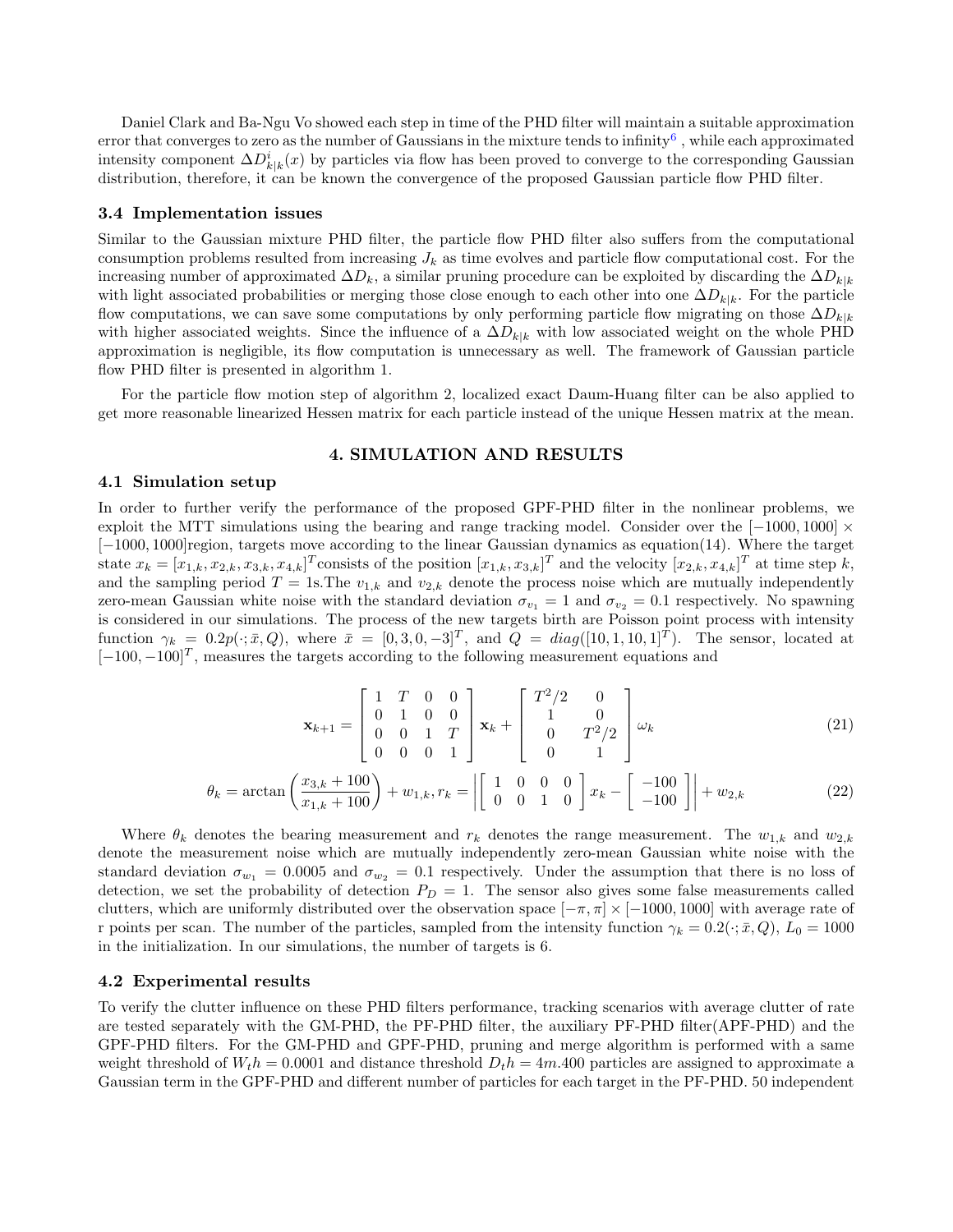Algorithm 1 Pseudo-code for Gaussian particle flow PHD filter

Given  $\left\{x_{k-1}^{i,j}\right\}$  $_{i=1,...,J_{k-1},j=1,...,L_{k-1}}$ ,  ${w_{k-1}^{i}}_{i=1,...,L_{k-1}}$ Step1: prediction for survival targets  $i = 0$ for  $l = 1$  to  $L_{k-1}$  do  $i = i + 1$ for  $j = 1$  to  $J_{k-1}$  do  $x_{k|k-1}^{i,j} = f(x_{k-1}^{l,j}, 0)$ end for  $w_{k|k-1}^i = w_{S,k}^i w_{k-1}^i, m_{k|k}^i =$  $\frac{\sum_{j=1}^{L_{k-1}} x_{k|k}^{i,j}}{L_{k-1}}, P_{k|k}^{i} =$  $\sum_{j=1}^{L_{k-1}}(x_{k|k}^{i,j}-m_{k|k}^{i})(x_{k|k}^{i,j}-m_{k|k}^{i})^{T}$  $L_{k-1}$ end for Step2: prediction for birth targets for  $l = 1$  to  $J_{\gamma,k}$  do  $i = i + 1$ Randomly draw  $L_{k-1}$  particles  $x_{k|j}^{i,j}$  $\frac{i,j}{k|k-1}$ from  $p(x; m_{\gamma,k}^l, P_{\gamma,k}^l)$  $w_{k|k-1}^i = w_{\gamma,k}^l, m_{k|k-1}^i = m_{\gamma,k}^l, P_{k|k-1}^i = P_{\gamma,k}^l$ end for  $J_{k|k-1} = i$ 

Step 3: Update for undetected targets

for  $l = 1$  to  $J_{k|k-1}$  do  $w_k^l = (1 - P_{D,k})w_{k|k-1}^l$  ,  $P_{k|k}^l = P_{k|k-1}^l, m_{k|k}^l = m_{k|k-1}^l$ <br>for  $j = 1$  to  $L_{k-1}$  do  $x_{k|k}^{l,j} = x_{k|l}^{l,j}$  $k|k-1$ end for end for

Step 4:Update for detected targets  $i = 0$ for each observation  $z \in Z_k$  do  $i = i + 1$ for  $l = 1$  to  $J_{k|k-1}$  do  $H_k^l = \frac{\partial h_k(x_k,0)}{\partial x_k}$  $H_k^l = \frac{\partial n_k(x_k,0)}{\partial x_k}\big|_{x_k=m_{k|k-1}^l}$ <br>  $\eta_{k|k-1}^l = h_k(m_{k|k-1}^l,0)$  $S_k^l = R_k + H_k^l P_{k|k-1}^l H_k^l$  $\boldsymbol{\mathcal{I}}$  $w_k^{iJ_{k|k-1}+l} = P_{D,k} w_{k|k-1}^l q(z; \eta_{k|k-1}^l, S_k^l)$ end for for  $l = 1$  to  $J_{k|k-1}$  do  $w_k^{iJ_{k|k-1}+l} = \frac{w_k^{iJ_{k|k-1}+l}}{\kappa_k(z)+\sum_{j=1}^{J_{k|k}-1}w_k^{iJ_{k|k-1}+l}}$ end for for  $l = 1$  to  $J_{k|k-1}$  do  $x_k^{iJ_{k|k-1}+l} = \text{particleFlow}(\left\{x_{k|i}^{l,j}\right\})$  $\left\{k, k-1 \atop k|k-1 \right\}, P_{k|k-1}^l, H_k^l, m_{k|k-1}^l, R_k, z$  $m_{k|k}^{iJ_{k|k-1}+l} =$  $\frac{\sum_{j=1}^{L_{k-1}x} k|k-1+1}{L_{k-1}}$  $P_{k|k}^{iJ_{k|k-1}+l} = \frac{1}{L_{k-1}} (x_{k|k}^{iJ_{k|k-1}+l} - m_{k|k}^{iJ_{k|k-1}+l}$  $\frac{iJ_{k|k-1}{+}l}{k|k} ) (x^{iJ_{k|k-1}{+}l}_{k|k} - m^{iJ_{k|k-1}{+}l}_{k|k} )$  $\frac{iJ_k|k-1}+i}{k|k}$ end for end for  $J_k = iJ_{k|k-1} + J_{k|k-1}$  $L_k = L_{k-1}$  $\text{output: } \left\{x_k^{i,j}\right\}$  $_{i=1,...,J_k,j=1,...,L_k}$  ,  $\left\{w_k^i,m_k^iP_k^i\right\}_{i=1,...,L_k}$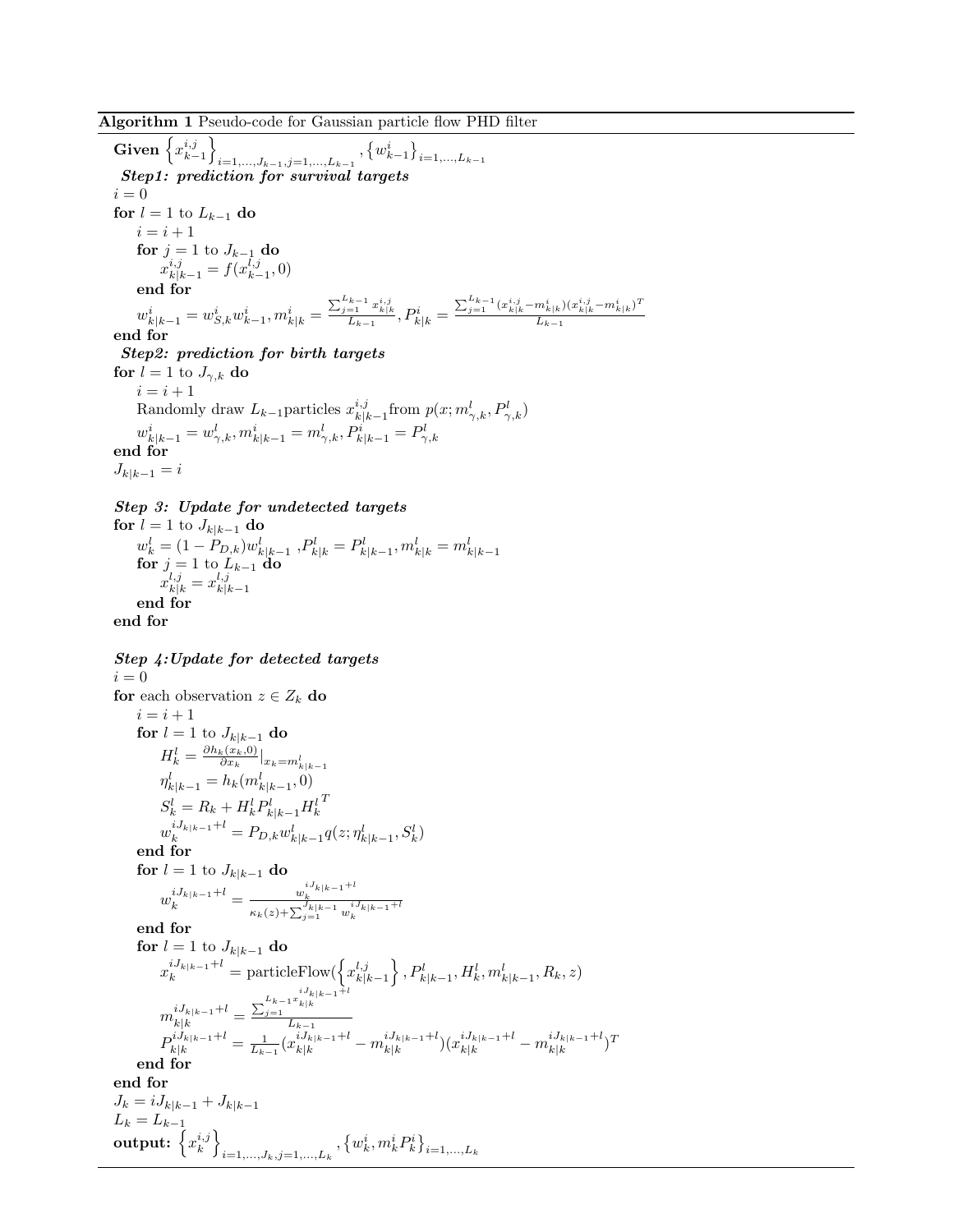Algorithm 2 Pseudo-code for particle flow motion algorithm

 $\operatorname{\mathbf{Given}} \left\{x_j\right\}_{j=1,...,L_{k-1}}, P, m, H_k, R_k, z$ Step1: particle motion for all particles do  $\mu^i_j = x_j, \bar{\mu}_j = m$ end for for  $i=1$  to  $N_\lambda$  do  $\lambda = n \cdot \Delta \lambda$  $H_{\mu} = H_k m$ for  $j = 1$  to  $L_{k-1}$  do  $A = -\frac{1}{2}PH_k^T(\lambda H_k PH_k^T + R_k)^{-1}H_k$  $b = (I + 2\lambda A)[(I + \lambda A)PH_k^T R_k^{-1}z + Am]$ Migrate particles: $\mu_j^i = \mu_j^i + \frac{\Delta \mu_j^i}{d\lambda}$ end for Re-evaluate  $\bar{\mu}_j = \frac{\sum_{j=1}^{L_{k-1}} \mu_j^i}{L_{k-1}}$ 

end for

Update P using the sample covariance matrix of sample set  $\mu_j^i$ , EKF, or UKF;

Step2:optional redraw operation

Redraw particles  $x_j \sim N(\mu_j^i, P), i^j = (j-1)\rho + 1, ..., j\rho$  for each estimated target state  $\hat{x}_{k,j}$ . output:  $\left\{x_j\right\}_{j=1,...,L_{k-1}}, P, m$ 



Figure 1. The true trajectory with  $r = 10$ 

Monte Carlo runs are executed and the average results are shown in Fig. 2 and listed in Table 1. When there is no clutter in the surveillance region, these kinds of filters show similar estimation performance due to the accurate target number estimation.As the clutter rate increases, more particles are required for the PF-PHD filter and the APF-PHD to track all targets while the GPF-PHD filter still maintains steady tracking performance and exhibits the smaller average tracking error than GM-PHD with different clutter rates as shown in Fig. 2 and table 1. Compared to the general PF-PHD filter and APF-PHD filter, the GPF-PHD filter provides comparative or better tracking performance in term of tracking error (OSPA), target number estimation error as well as significantly less computational cost. In addition, as the clutter rate increases, the degradation in performance of three filters happen unavoidably in table 1. It should be noted that underestimation happens in the PF-PHD and APF-PHD filter due to clutter influence if the particles for each target are not enough.

To further confirm the reason why particle flow motion helps PHD filter achieves better tracking performance, we observe the particle distributions before and after particle flow motion as shown in Fig. 3, where the gray dots are original particles after prediction, the black dots are the particles after particle flow motion, and the red dots denote the real targets. It's observed that through particle flow migration, particles spread more concentrated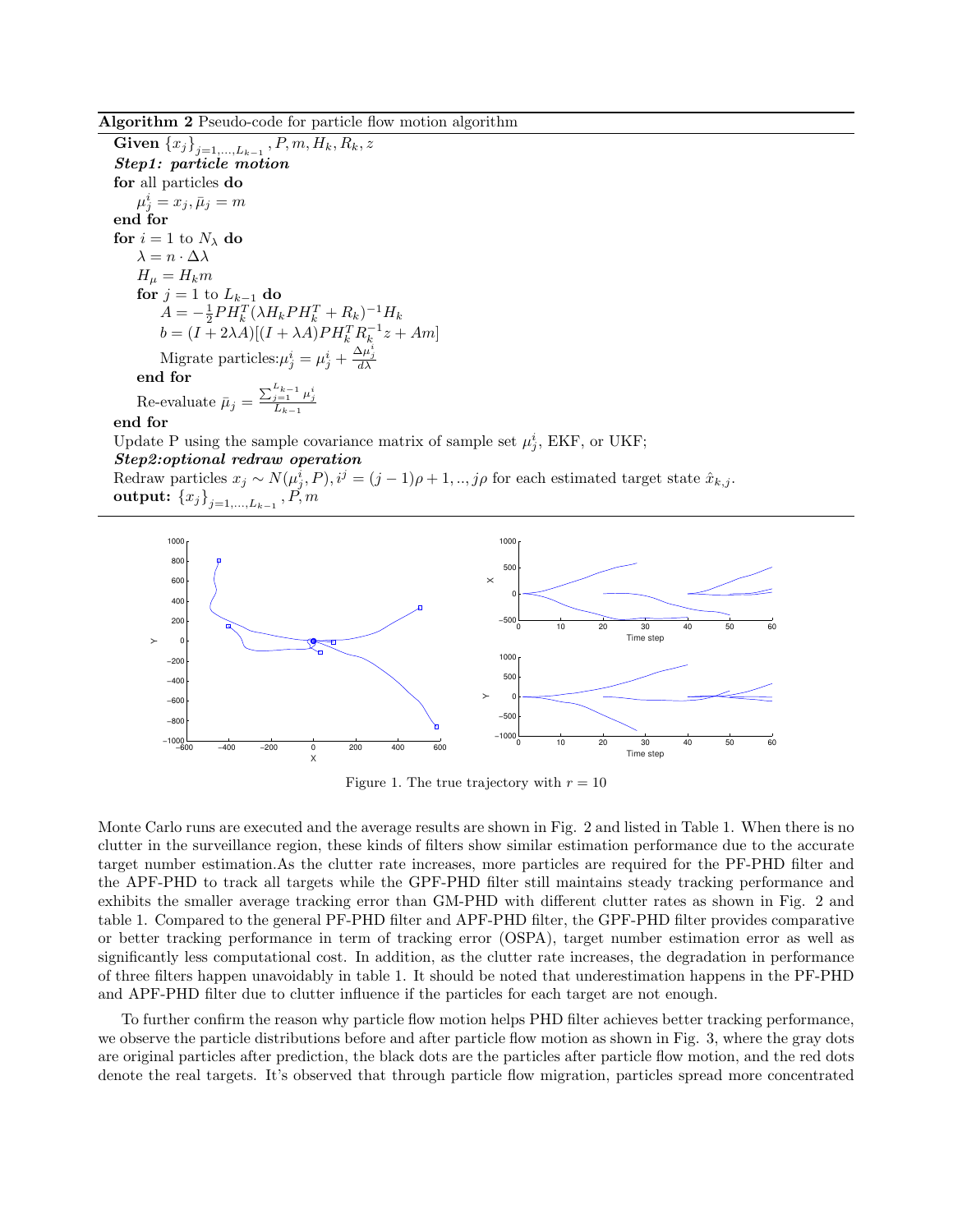

Figure 2. The average results on OSPA and estimated target number with  $r = 0$  and 10

on the high probability region of the posterior. This improvement leads to better approximation of the posterior.

# 5. CONCLUSTIONS

This paper presents a particle flow filter implementation of the PHD filter, which propagates a bank of particle flow filters in the Gaussian mixture PHD filter framework. Particle flow motion drives particles moving close to the real posterior, leading to better tracking performance compared to the general PF-PHD filter as well as better adaption for nonlinear problems than the GM-PHD. This work will also motivate the further parallelization of PHD filter, since resampling operation is not necessary in GPF-PHD filter.

# ACKNOWLEDGMENTS

This work is supported by the National Natural Science Foundation of China (NSFC,Grant no. 61305013).

# REFERENCES

- <span id="page-8-0"></span>[1] Mahler, R. P., "Multitarget bayes filtering via first-order multitarget moments," Aerospace and Electronic Systems, IEEE Transactions on 39(4), 1152–1178 (2003).
- <span id="page-8-1"></span>[2] Zajic, T. and Mahler, R. P., "Particle-systems implementation of the phd multitarget-tracking filter," in [AeroSense 2003], 291–299, International Society for Optics and Photonics (2003).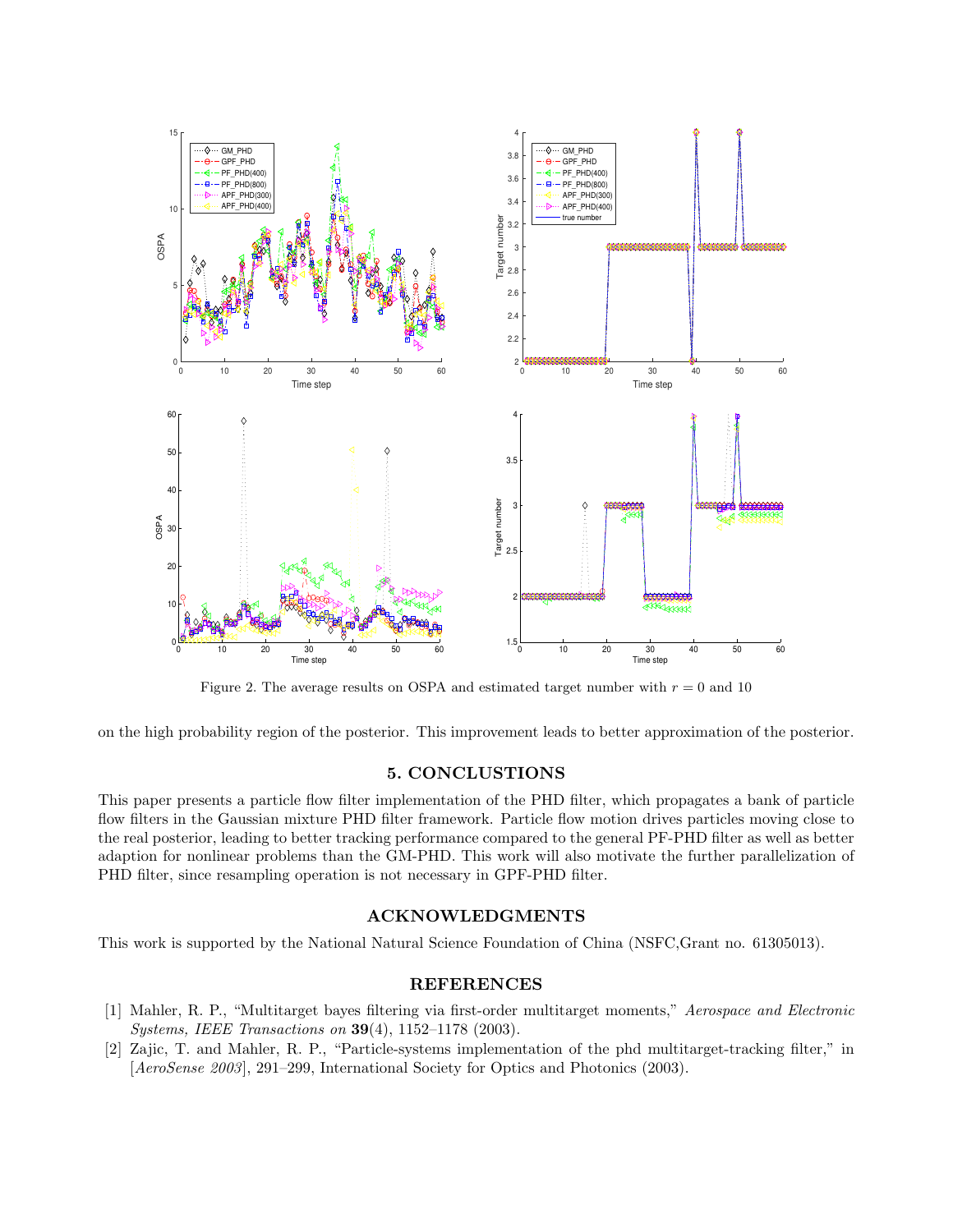

Figure 3. The particle distribution before and after flow Table 1. Average results over 50 runs with different clutter of rate

| Clutter rate | Filter         | OSPA mean | OSPA std | Execution time |
|--------------|----------------|-----------|----------|----------------|
| $r=0$        | $PF-PHD(400)$  | 5.6081    | 2.6873   | 0.3089         |
|              | $PF-PHD(800)$  | 5.0066    | 2.2963   | 0.6473         |
|              | $APF-PHD(400)$ | 5.1104    | 2.0372   | 0.6586         |
|              | GM-PHD         | 5.3869    | 1.7768   | 0.0020         |
|              | <b>GPF-PHD</b> | 5.1875    | 1.9338   | 0.1559         |
| $r=10$       | $PF-PHD(400)$  | 17.6414   | 12.9911  | 1.1608         |
|              | $PF-PHD(800)$  | 5.4803    | 2.5118   | 2.4510         |
|              | $APF-PHD(400)$ | 5.5444    | 2.7381   | 2.6863         |
|              | GM-PHD         | 7.0912    | 9.1201   | 0.0045         |
|              | GPF-PHD        | 5.7021    | 2.4740   | 0.2071         |
| $r = 50$     | $PF-PHD(400)$  | 18.3675   | 19.2078  | 5.6176         |
|              | $PF-PHD(800)$  | 14.0495   | 19.1775  | 11.5254        |
|              | $APF-PHD(400)$ | 15.2785   | 18.7407  | 11.6077        |
|              | GM-PHD         | 21.5488   | 24.6043  | 0.0214         |
|              | GPF-PHD        | 15.9692   | 20.1502  | 0.5072         |

- <span id="page-9-0"></span>[3] Vo, B.-N., Singh, S., and Doucet, A., "Sequential monte carlo methods for multitarget filtering with random finite sets," Aerospace and Electronic Systems, IEEE Transactions on  $41(4)$ , 1224–1245 (2005).
- <span id="page-9-1"></span>[4] Vo, B.-N. and Ma, W.-K., "A closed-form solution for the probability hypothesis density filter," in [Information Fusion, 2005 8th International Conference on,  $2$ , 8-pp, IEEE (2005).
- <span id="page-9-2"></span>[5] Vo, B.-N. and Ma, W.-K., "The gaussian mixture probability hypothesis density filter," Signal Processing, IEEE Transactions on 54(11), 4091–4104 (2006).
- <span id="page-9-3"></span>[6] Clark, D. and Vo, B.-N., "Convergence analysis of the gaussian mixture phd filter," Signal Processing, IEEE Transactions on 55(4), 1204–1212 (2007).
- <span id="page-9-4"></span>[7] Vo, B.-N., Pasha, A., and Tuan, H. D., "A gaussian mixture phd filter for nonlinear jump markov models," in  $[Decision and Control, 2006 45th IEEE Conference on], 3162-3167, IEEE (2006).$
- <span id="page-9-5"></span>[8] Granström, K. and Orguner, U., "A phd filter for tracking multiple extended targets using random matrices," Signal Processing, IEEE Transactions on  $60(11)$ , 5657-5671 (2012).
- <span id="page-9-6"></span>[9] Melzi, M., Ouldali, A., and Messaoudi, Z., "The unscented kalman particle phd filter for joint multiple target tracking and classification," in [Signal Processing Conference, 2011 19th European], 1415–1419, IEEE (2011).
- <span id="page-9-7"></span>[10] Whiteley, N., Singh, S., and Godsill, S., "Auxiliary particle implementation of probability hypothesis density filter," Aerospace and Electronic Systems, IEEE Transactions on  $46(3)$ , 1437–1454 (2010).
- <span id="page-9-8"></span>[11] Baser, E. and Efe, M., "A novel auxiliary particle phd filter," in [Information Fusion (FUSION), 2012 15th International Conference on], 165–172, IEEE (2012).
- <span id="page-9-9"></span>[12] Daum, F. and Huang, J., "Nonlinear filters with log-homotopy," in [Optical Engineering+ Applications], 669918–669918, International Society for Optics and Photonics (2007).